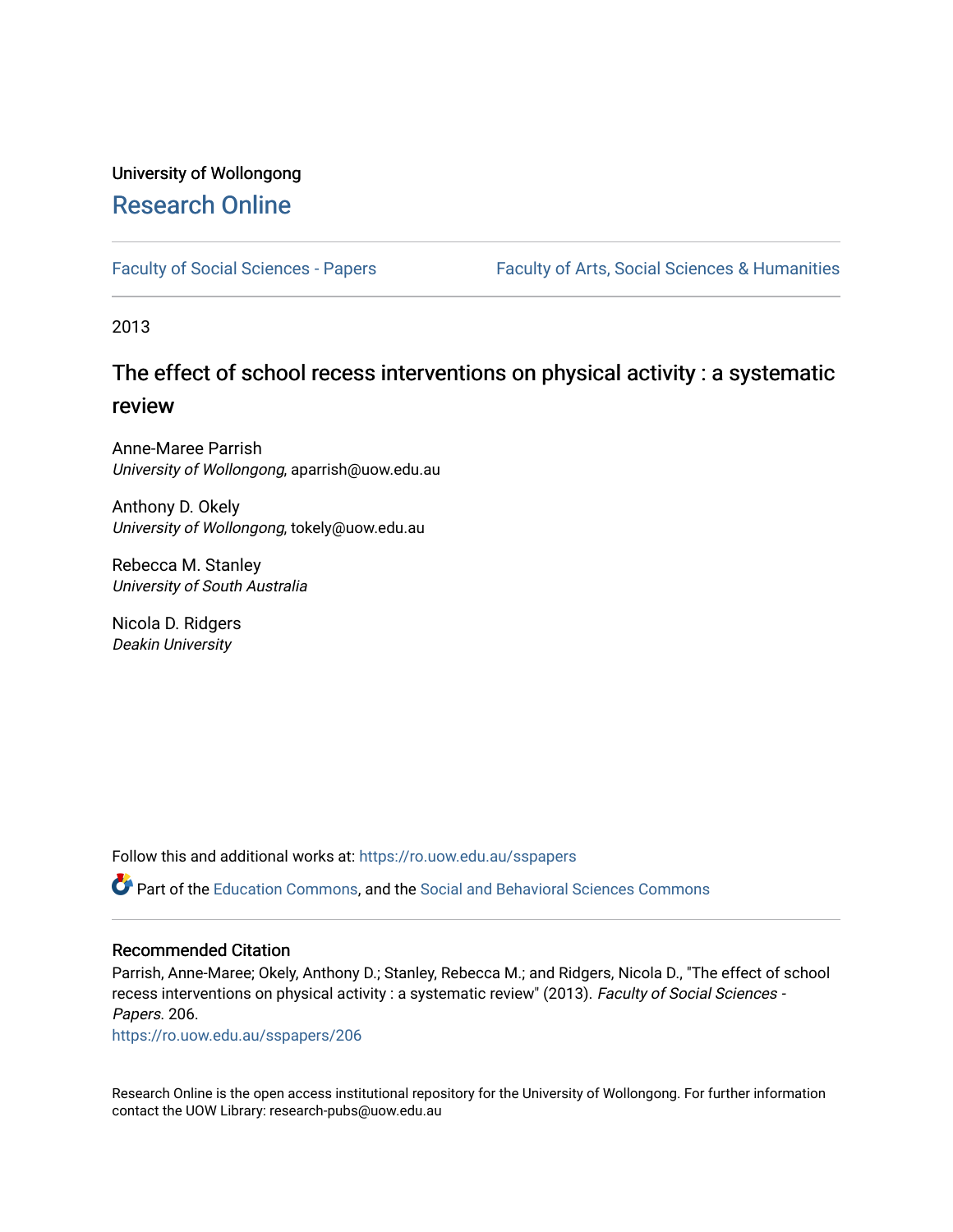# The effect of school recess interventions on physical activity : a systematic review

#### **Abstract**

Background The benefits of physical activity to maintain optimal health and well-being in children and adolescents are undisputed. The school environment offers opportuni- ties for children to be physically active. Objective The aim of this review is to systematically examine the effects of recess-based interventions on the physical activity (PA) levels of school-aged children and adolescents. Data Sources A systematic literature search was con- ducted to identify papers reporting interventions to pro- mote PA during school recess and/or lunchtime periods. The search was conducted in six databases (PubMed, SPORTDiscusTM, Web of Science, Proquest, Cochrane and Scopus) for papers published between January 2000 and April 2011. Study Selection Articles were included in the review if (i) they reported the findings of an intervention targeting PA levels of children and/or adolescents during school recess and/or lunchtime; (ii) have a measure of PA as an outcome variable; (iii) participants were aged between 5 and 18 years; and (iv) were published in English. Methods Two authors independently searched the litera- ture using the same search strategies to identify papers reporting interventions that promote PA during school recess and lunchtime periods. Methodological quality was assessed using an adapted eight item assessment scale. The effects of the interventions were assessed with a rating system used in a recent review of interventions in youth. Results The search originally retrieved 2,265 articles. Nine published peer-reviewed journal articles met the inclusion criteria for this review. Eight studies used ran- domized controlled trials and one was a controlled trial. Three studies demonstrated high methodological quality (33%). None of the studies adequately reported the ran- domization procedure or used power calculations. Few studies reported potential confounders and three studies had less than a 6 week followup. Five studies demon- strated a positive intervention effect on children's PA levels, with four reporting statistically significant increases and two reporting significant decreases in recess PA. The summary of the levels of evidence for intervention effects found inconclusive results for all intervention types, though promising strategies that require further investigation were identified. Limitations Whilst every effort was made to ensure that this review was as encompassing as possible, it may be limited by its search terms especially if there were studies with unclear titles or abstracts. In addition, only manu- scripts published in English were considered, eliminating any possible studies published in other languages. Conclusions All of the studies used an objective measure to assess PA outcomes, although several criteria were consistently absent from the studies. The levels of evidence were not sufficient to establish conclusive intervention effects on children's recess PA. This could be due to the small number of published studies. There is a need for higher-quality intervention research to strengthen pub- lished findings to inform recess PA interventions. Inter- vention research is needed in adolescents due to the absence of school recess intervention research in this population.

#### Keywords

school, recess, interventions, effect, physical, review, systematic, activity

#### **Disciplines**

Education | Social and Behavioral Sciences

#### Publication Details

Parrish, A., Okely, A. D., Stanley, R. M. & Ridgers, N. D. (2013). The effect of school recess interventions on physical activity : a systematic review. Sports Medicine, 43 (4), 287-299.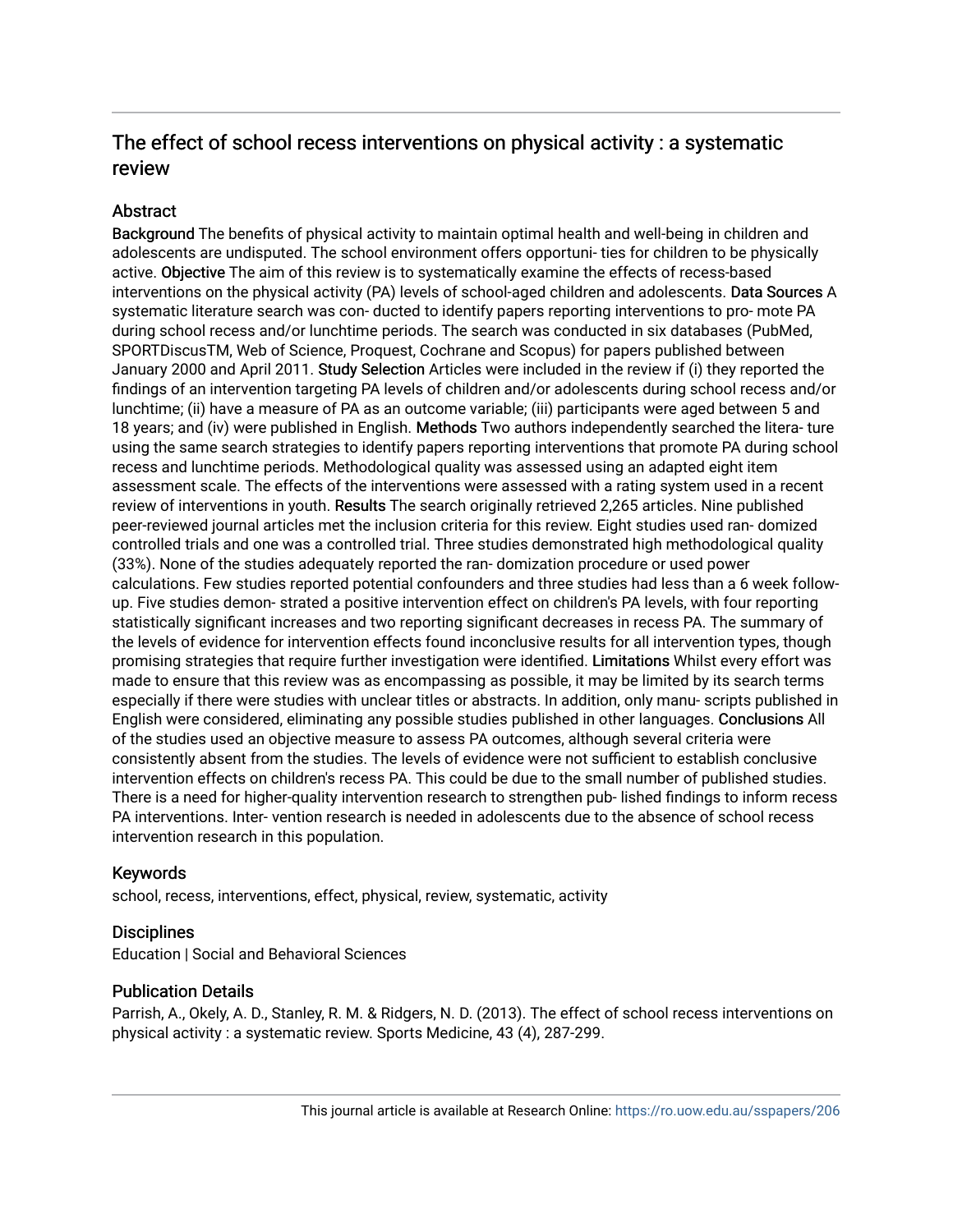# **The effect of school recess interventions on physical activity: A systematic review**

Anne-Maree Parrish<sup>1, 2</sup>, Anthony D. Okely<sup>2</sup>, Rebecca M. Stanley<sup>3</sup> and Nicola D.  $Ridgers<sup>4</sup>$ 

<sup>1</sup> Faculty of Health and Behavioural Sciences, University of Wollongong, Wollongong, Australia

<sup>2</sup> Interdisciplinary Educational Research Institute, University of Wollongong,

Wollongong, Australia,

<sup>3</sup> Health and Use Of Time Group, School of Health Sciences, University of South Australia, Adelaide, Australia,

<sup>4</sup> Centre for Physical Activity and Nutrition Research, Deakin University, Melbourne, Australia

Corresponding Author:

Dr Anne-Maree Parrish

Faculty of Health and Behavioural Sciences,

University of Wollongong, Wollongong, Australia

Fax: 61 2 4221 5945

Email: aparrish@uow.edu.au

Abstract word count:481

Total word count (text only): 3044

Number of pages:

Tables: 5

Figures: 1

Key words: playtime; schools; playground; recess; breaktime; physical activity

Acknowledgements:

ADO is supported by a National Heart Foundation of Australia Career Development Fellowship (CR11S 6099)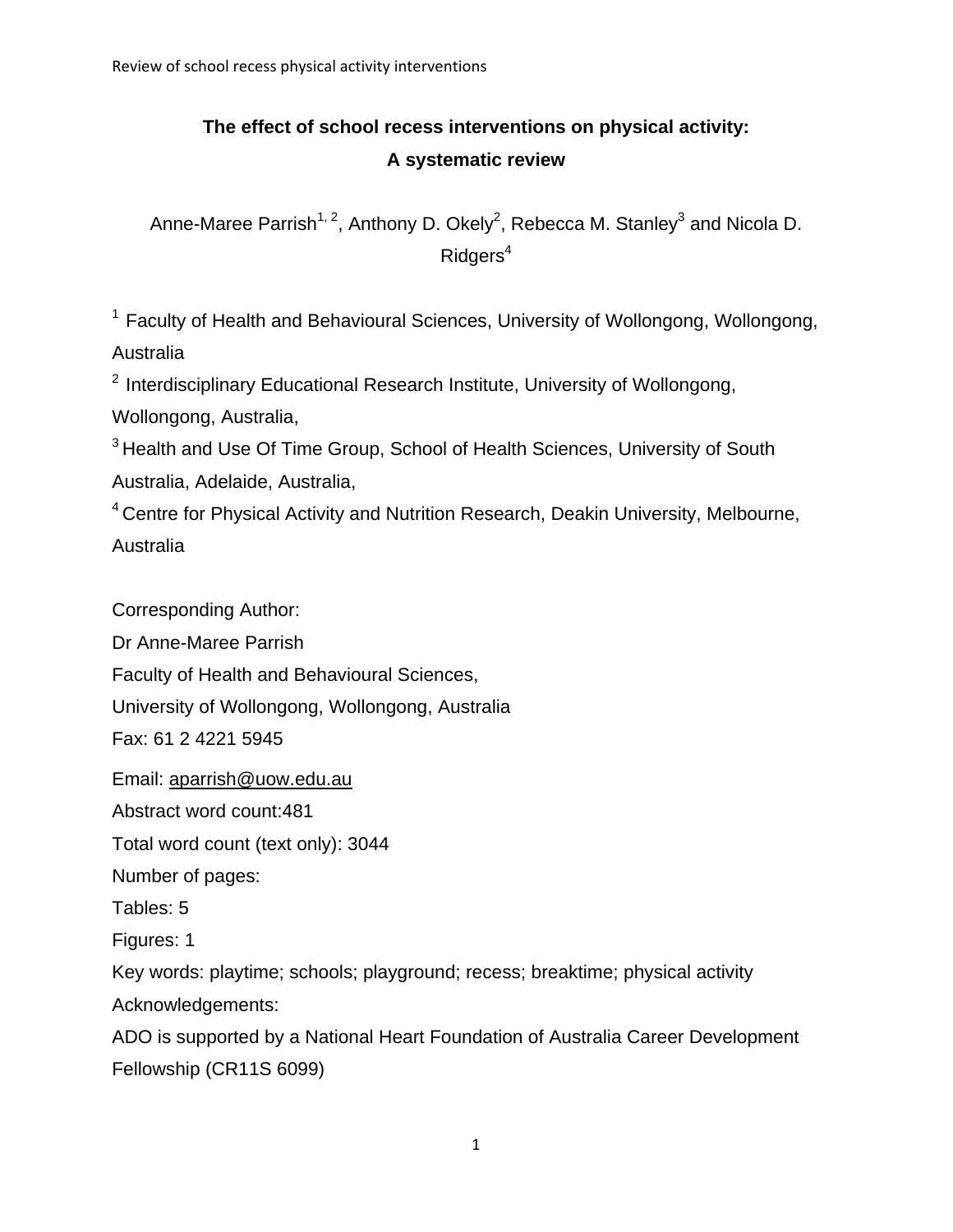NR is supported by an Australian Research Council Discovery Early Career Researcher Award (DE120101173).

There are no known conflicts of interest that are directly relevant to this manuscript.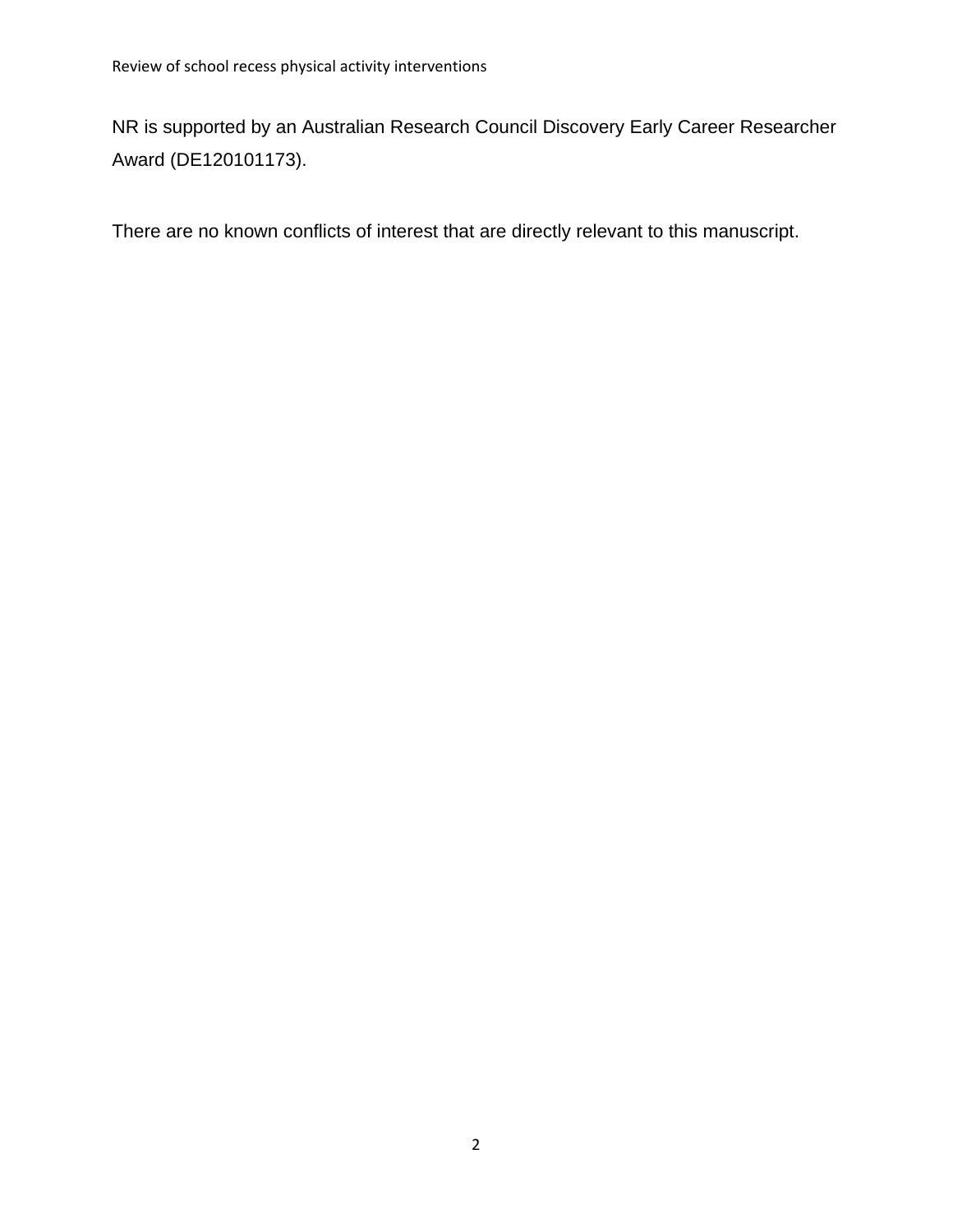## **Abstract**

## *Background*

The benefits of physical activity to maintain optimal health and wellbeing in children and adolescents are undisputed. The school environment offers opportunities for children to be physically active.

## *Objective*

The aim of this review was to systematically examine the effects of recess-based interventions on the physical activity levels of school-aged children and adolescents.

## *Data Sources*

A systematic literature search was conducted to identify papers reporting interventions to promote physical activity during school recess and/or lunchtime periods. The search was conducted in six databases (Pubmed, SportsDiscus, Web of Science, Proquest, Cochrane and Scopus) for papers published between January 2000 and April 2011.

## *Study Selection*

Articles were included in the review if: i) they reported the findings of an intervention targeting physical activity levels of children and/or adolescents during school recess and/or lunchtime; ii) have a measure of physical activity as an outcome variable; iii) participants were aged between 5 and 18 years and iv) were published in English.

### *Methods*

Two authors independently searched the literature using the same search strategies to identify papers reporting interventions which promote physical activity during school recess and lunchtime periods. Methodological quality was assessed using an adapted eight item assessment scale. The effects of the interventions were assessed with a rating system used in a recent review of interventions in youth.

### *Results*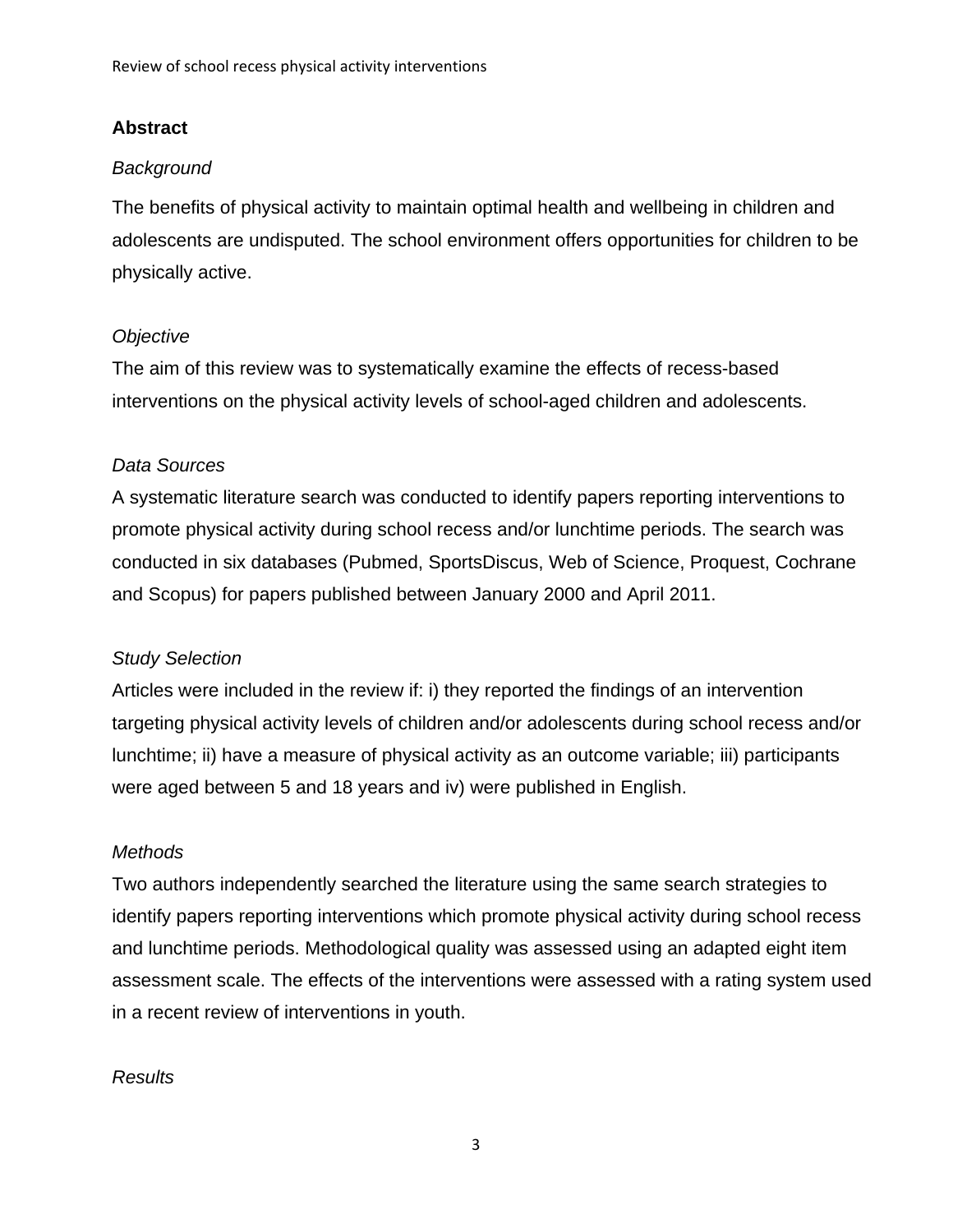The search originally retrieved 2265 articles. Nine published peer reviewed journal articles met the inclusion criteria for this review. Eight studies used randomised controlled trials and one was a controlled trial. Three studies demonstrated high methodological quality (33%). None of the studies adequately reported the randomisation procedure or used power calculations. Few studies reported potential confounders and three studies had less than a six week follow-up. Five studies demonstrated a positive intervention effect on children's physical activity levels, with four reporting statistically significant increases and two reporting significant decreases in recess physical activity. The summary of the levels of evidence for intervention effects found inconclusive results for all intervention types, though promising strategies that require further investigation were identified.

#### *Limitations*

Whilst every effort was made to ensure that this review was as encompassing as possible, it may be limited by its search terms especially if there were studies with unclear titles or abstracts. In addition, only manuscripts published in English were considered, eliminating any possible studies published in other languages.

#### *Conclusions*

All of the studies used an objective measure to assess physical activity outcomes, though several criteria were consistently absent from the studies. The levels of evidence were not sufficient to establish conclusive intervention effects on children's recess physical activity. This could be due to the small number of published studies. There is a need for higher quality intervention research to strengthen published findings to inform recess physical activity interventions. Intervention research is needed in adolescents due to the absence of school recess intervention research in this population.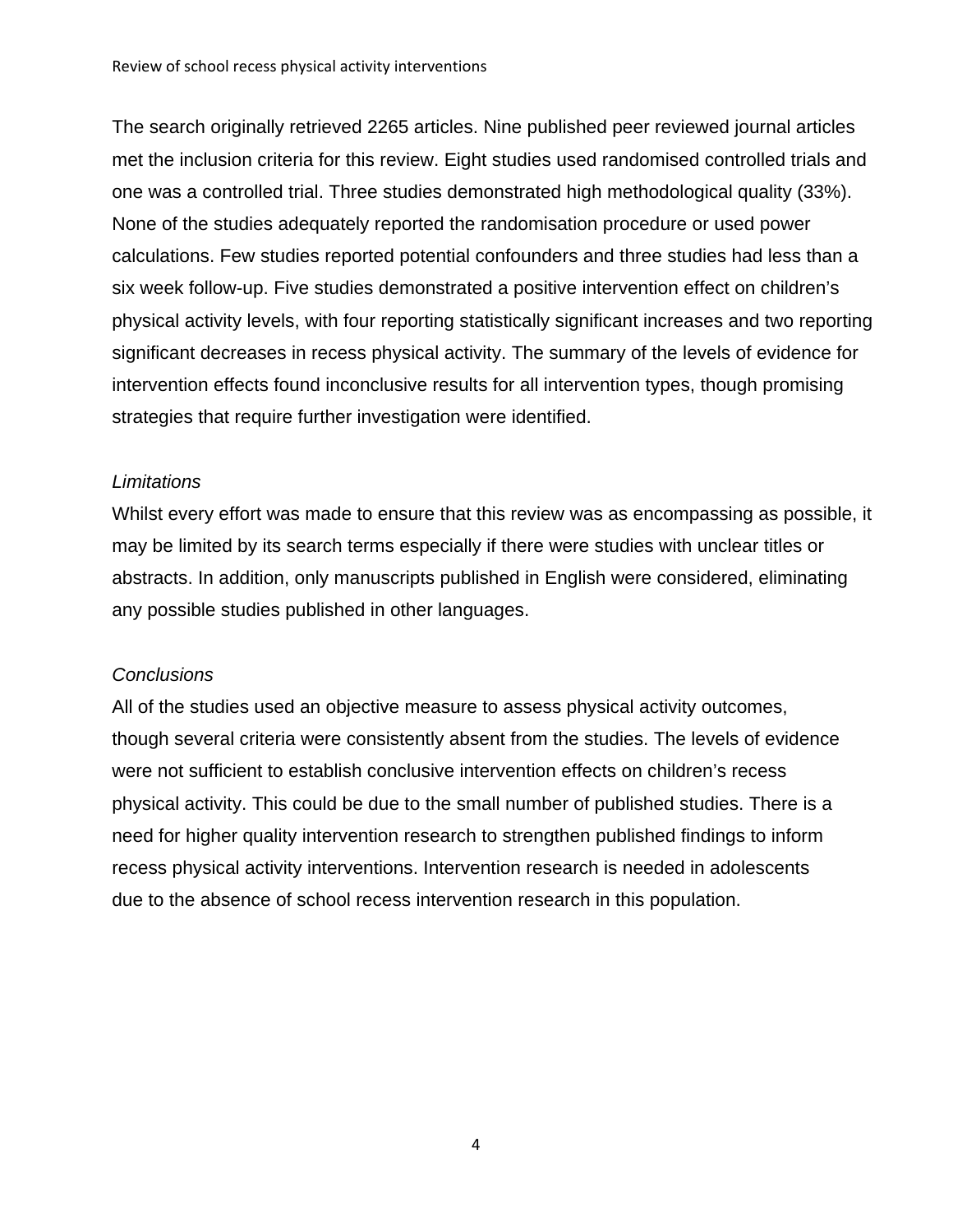#### **Introduction**

Physical inactivity is a major contributor to the chronic disease burden as it is associated with increased risk of coronary heart disease, diabetes, osteoporosis, some cancers, mental illness and obesity.<sup>[1-4]</sup> The benefits of physical activity in maintaining optimal health and wellbeing in children and adolescents are undisputed. There is a consensus among developed countries that children and youth should accumulate a minimum of 60 minutes of moderate-to-vigorous physical activity (MVPA) every day.<sup>[1, 5-6]</sup> The opportunity for children and adolescents to be active has declined in many countries over time, and is likely due to a combination of factors, including school policies, parental rules and environmental factors, such as a reduction in active travel to and from school.<sup>[7-8]</sup>

The school environment plays a crucial role in providing opportunities for children to be physically active.<sup>[6, 9-11]</sup> However, schools are often pressured to meet curricular goals which compete with opportunities for physical activity, including physical education and school recess.<sup>[12-13]</sup> As there are inconsistencies with terminology for school recess, a broad definition has been used. Recess is defined as "the non-curricular time allocated by schools between lessons for children to engage in physical activity and leisure activities" (p361),  $[14]$ and often includes lunchtime (which is also considered a recess period in some countries). School recess offers an ideal opportunity for children to be active on a daily basis in many countries around the world. Moreover, as most children attend school and many schools have facilities to provide physical activity opportunities during recess, this time of the day has the potential to contribute up to 40% towards physical activity recommendations.<sup>[14]</sup> In recent years, there has been increasing interest in the promotion of children's physical activity during school recess using a number of different strategies, including playground markings and games equipment.<sup>[14]</sup> However, the evidence concerning these approaches has not yet been reviewed to identify the effects of recess-based interventions in school environments. Consequently, the aim of this review was to systematically examine the effects of recess interventions on physical activity levels among school-aged children and adolescents.

#### **Methods**

*Identification of studies*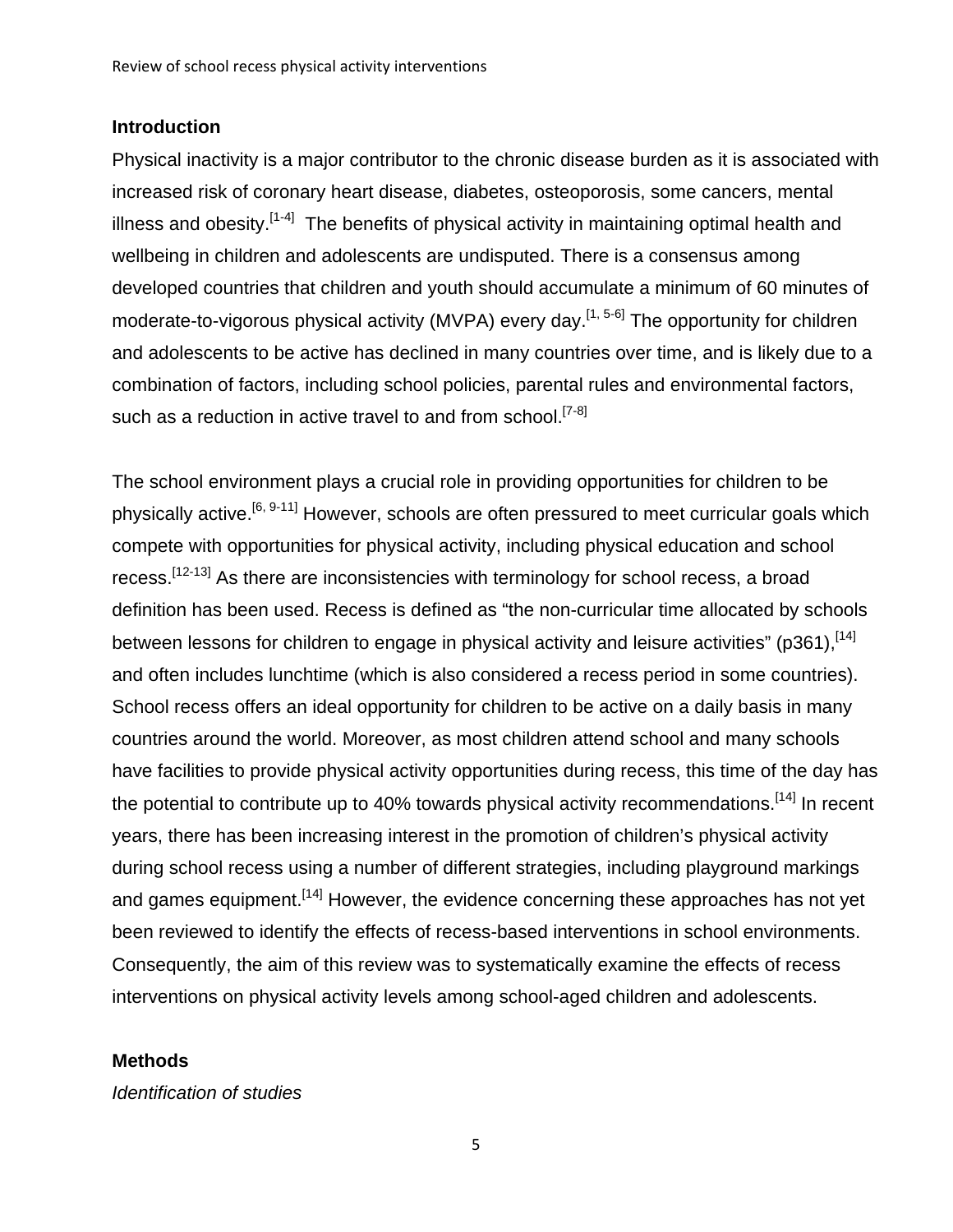A systematic literature search was conducted to identify papers reporting interventions to promote physical activity during school recess and/or lunchtime periods. The search was conducted in six databases (Pubmed, SportsDiscus, Web of Science, Proquest, Cochrane and Scopus). Two authors (AMP, NDR) independently searched the literature using the same search strategies. The search included the following key words: child, infant, youth, adolescent, school, primary, elementary, middle school, high school, secondary, breaktime, break time, school recess, recess, playtime, lunchtime, free play. Abstracts, expert opinions, commentaries, case studies, conference proceedings and dissertations were excluded from the review. The review only included published peer- reviewed journal articles. Additional papers were sourced from bibliographies of the retrieved papers and the authors' personal collections. Initially, journal titles and abstracts were searched for relevance. When appropriateness of the article could not be determined, full text articles were retrieved for consideration.

#### *Inclusion/exclusion criteria*

Articles were included in the review if: i) they reported the findings of an intervention targeting physical activity levels of children and/or adolescents during school recess and/or lunchtime; ii) they had a measure of physical activity as an outcome variable; iii) participants were aged between 5 and 18 years; iv) they were written in English; and v) were published between January 2000 and April 2011.<sup>[15]</sup>

### *Assessment of methodological quality*

Methodological quality was assessed using an adapted eight-item assessment scale described by van Sluijs and colleagues $<sup>[15]</sup>$  (Table 1). Three items were removed from the</sup> scale as two ('Drop out' and 'Intention to treat') were only pertinent to studies that focused on individual measures, and the remaining item (Blinded assessments) was not possible given the nature of the studies involved in the review. Two reviewers (AMP, ADO) independently assessed each article to determine whether the study rated as 'positive' or 'negative' for each item. Study items that were 'insufficiently described' were given a negative score.<sup>[15]</sup> The reviewers considered any item where there was disagreement until consensus was reached. The accumulated positive scores for each study were used as a measure of quality.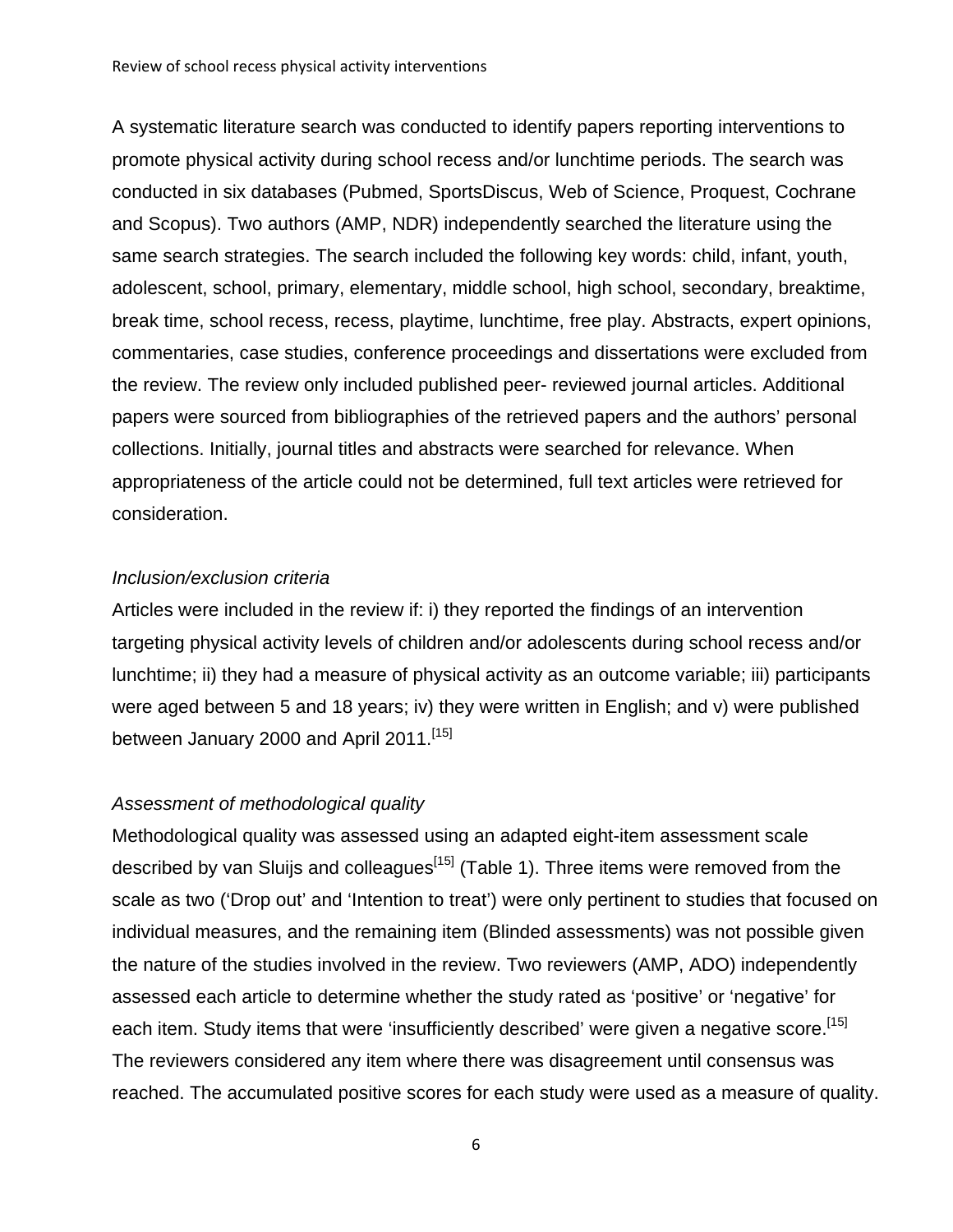The quality scores were proportionally adapted for the eight-item assessment scale.<sup>[15]</sup> That is, a study was considered to be high quality if it scored >5 for a randomised controlled trial (RCT) and >4 for a controlled trial (CT).

#### *Intervention studies compared*

To compare studies the following data were extracted from each research paper: i) study overview including author/date, country of study, population characteristics, intervention type and length of follow-up, method of assessing physical activity (PA), PA outcomes variables, break period assessed, recess length and a description of the recess; ii) study design and randomisation process; iii) intervention details; and iv) intervention effectiveness through examination of the levels of evidence and change observed. A study was considered large if the sample size was more than 250 participants.

#### *Levels of evidence*

A meta-analysis was considered inappropriate for this review due to the divergent nature of the studies when considering sample size, data collection and randomisation methods, physical activity measures, and the complexities of the school environment. In addition, a meta-analysis requires that the systematic review considers studies of acceptable quality <sup>[16]</sup>. The limitation of including low quality studies in a meta-analysis could result in inappropriate findings <sup>[16]</sup>. With reference to data analysis techniques, some studies used multilevel modelling (MLM) to analyse data, which is an appropriate technique for nested designs but is best avoided when there is no heterogeneity between studies.<sup>[17]</sup> In the literature to date, studies utilising MLM have typically reported the intervention effect and adjusted for a number of confounding variables. However, few studies have reported unadjusted mean scores separately for the intervention and control groups, which makes it difficult to calculate effect sizes for use in a meta-analysis.<sup>[18]</sup> Consequently, a scoring system used in a recent review of child and adolescent physical activity interventions was adopted.<sup>[15]</sup> To maintain consistency with this review,[15] a rating system which includes five levels (strong, moderate, limited, inconclusive or no evidence) was used to describe the effect of the intervention. Evidence was based on study design, methodological quality and sample size. Strong, moderate or limited levels of evidence were identified for each recess intervention strategy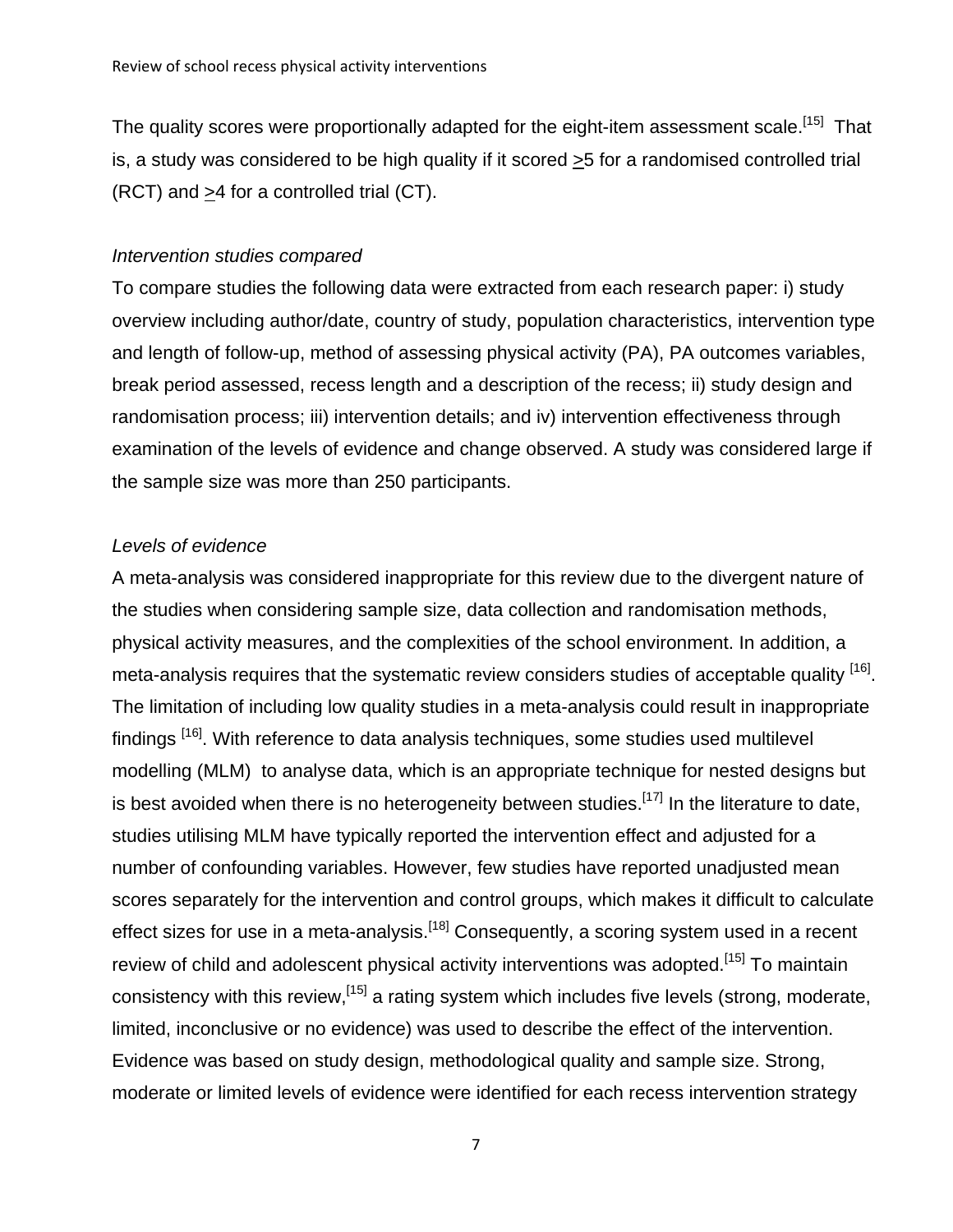when at least two-thirds of the studies reported significant positive results.<sup>15</sup> Studies were required to have more than 250 participants to be considered large when considering levels of evidence.<sup>[15]</sup> A detailed explanation of the decision making process is provided as a supplement by van Sluijs and colleagues.<sup>[15]</sup>

## **Results**

### **Overview**

The extraction process for studies included in the final review is outlined in Figure 1. The database search originally retrieved 2265 articles. After screening, nine published peerreviewed journal articles met the inclusion criteria for this review. Sample sizes examining intervention effects ranged from 28 to 470 children, whilst one study assessed physical activity using direct observation (at 13 schools) where the average enrolment was 667 children at each school.<sup>[19]</sup> No studies examining recess interventions in adolescent populations met the inclusion criteria. Six studies were conducted in the United Kingdom<sup>[20-25]</sup> and the remaining three studies were conducted in Belgium,  $^{[26]}$  Cyprus<sup>[27]</sup> and the United States,<sup>[19]</sup> respectively. Five studies targeted schools from lower socioeconomic areas.<sup>[19, 21-</sup>  $23, 25$ ] A range of follow-up periods were investigated. Five studies used short-term follow-up periods of 6 weeks or less,  $[20-21, 23-24, 27]$  while 4 studies examined intervention effects over 3 to12 months.<sup>[19, 22, 25-26]</sup> Five of the studies used a multi-component approach<sup>[19, 22-23, 25, 27]</sup> and the remainder used a single intervention.<sup>[20-21, 24, 26]</sup> A range of objective measures were used to measure physical activity, including heart rate monitors,<sup>[20-21]</sup> accelerometers,<sup>[23, 26]</sup> pedometers,<sup>[27]</sup> and direct observation<sup>[19]</sup>, and a combination of these measures.<sup>[22, 24-25]</sup> All studies assessed MVPA and vigorous physical activity (VPA) except one which used steps to assess physical activity outcomes.<sup>[27]</sup> A number of different recess periods were examined in the studies. Four studies reported school recess breaks<sup>[20-21, 23, 25]</sup> using morning, lunch and afternoon periods, one study reported before school, morning and lunch periods, <sup>[19]</sup> two studies reported morning and lunch recess periods,<sup>[22, 26]</sup> and two studies reported only one break, a morning recess<sup>[27]</sup> and lunch recess,  $[24]$  respectively. Further details of the studies, including recess length and a description of the recess period are summarised in Table 2.

### **Study design and randomisation process**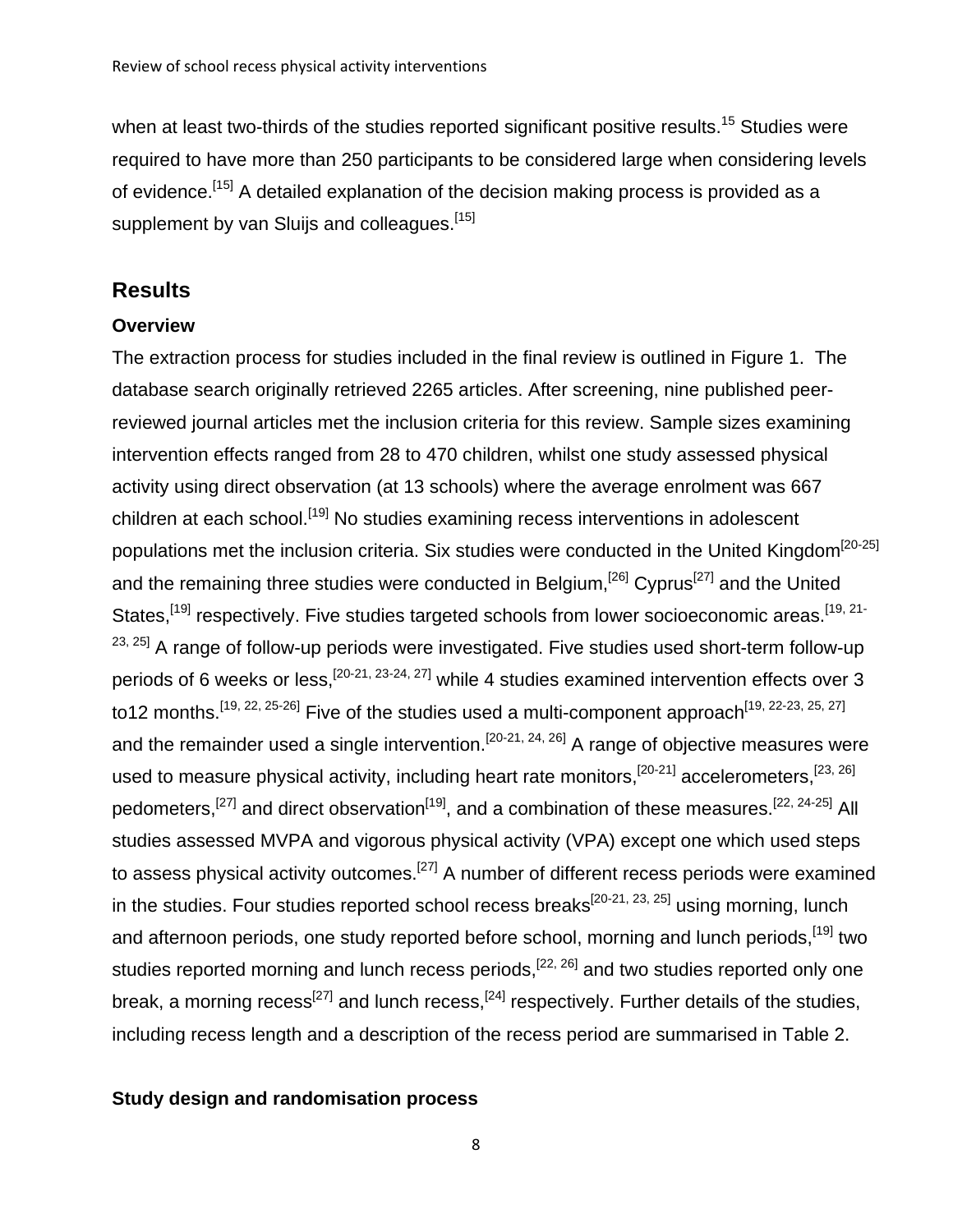Eight studies were randomised controlled trials<sup>[19-24, 26-27]</sup> and one used a controlled trial design.<sup>[25]</sup> Four of the randomised controlled trials were randomised at the school level and four at the individual level. None of the studies adequately described the randomisation process. Details concerning the study designs are provided in Table 3.

#### **Intervention details**

A summary of the interventions used during school recess are reported in Table 2. A range of intervention strategies were implemented. Five studies used multiple intervention strategies that included a combination of playground markings, physical structures, colour coded playground areas and zones, non-fixed equipment, court rotation and organised activities.<sup>[19, 22-23, 25, 27]</sup> These studies included one small<sup>[23]</sup> and one large high-quality randomised controlled trial<sup>[22]</sup> and one large high-quality controlled trial<sup>[25]</sup>. The remaining four studies investigated single strategy interventions using playground markings, games equipment and active video games.<sup>[20-21, 24, 26]</sup> All studies involved male and female participants and all but one study<sup>[24]</sup> reported male and female results separately.

### **Methodological quality**

There was 96.3% agreement on the 72 items scored during the quality assessment. Consensus was reached on three items where originally there was disagreement. Three studies demonstrated high methodological quality (33%),  $^{[22-23, 25]}$  four studies had more than 250 participants,  $[19, 22-23, 25]$  and three studies had a follow up period of >6 months.  $[19, 22, 25]$ Table 4 provides a summary of the methodological quality analysis.

#### **Intervention effectiveness**

Five studies demonstrated a positive intervention effect on children's physical activity levels during school recess (see Table 3).<sup>[20-21, 25-27]</sup> Four of these studies reported statistically significant findings.  $[21, 25-27]$  Playground markings and games equipment significantly increased children's recess and lunchtime MPA, VPA and MVPA compared to controls.<sup>[21, 25,</sup>]  $27$ ] Studies that examined combined strategies had mixed findings, with two approaches significantly increasing children's MVPA, VPA and steps $^{[25, 27]}$  and three reported no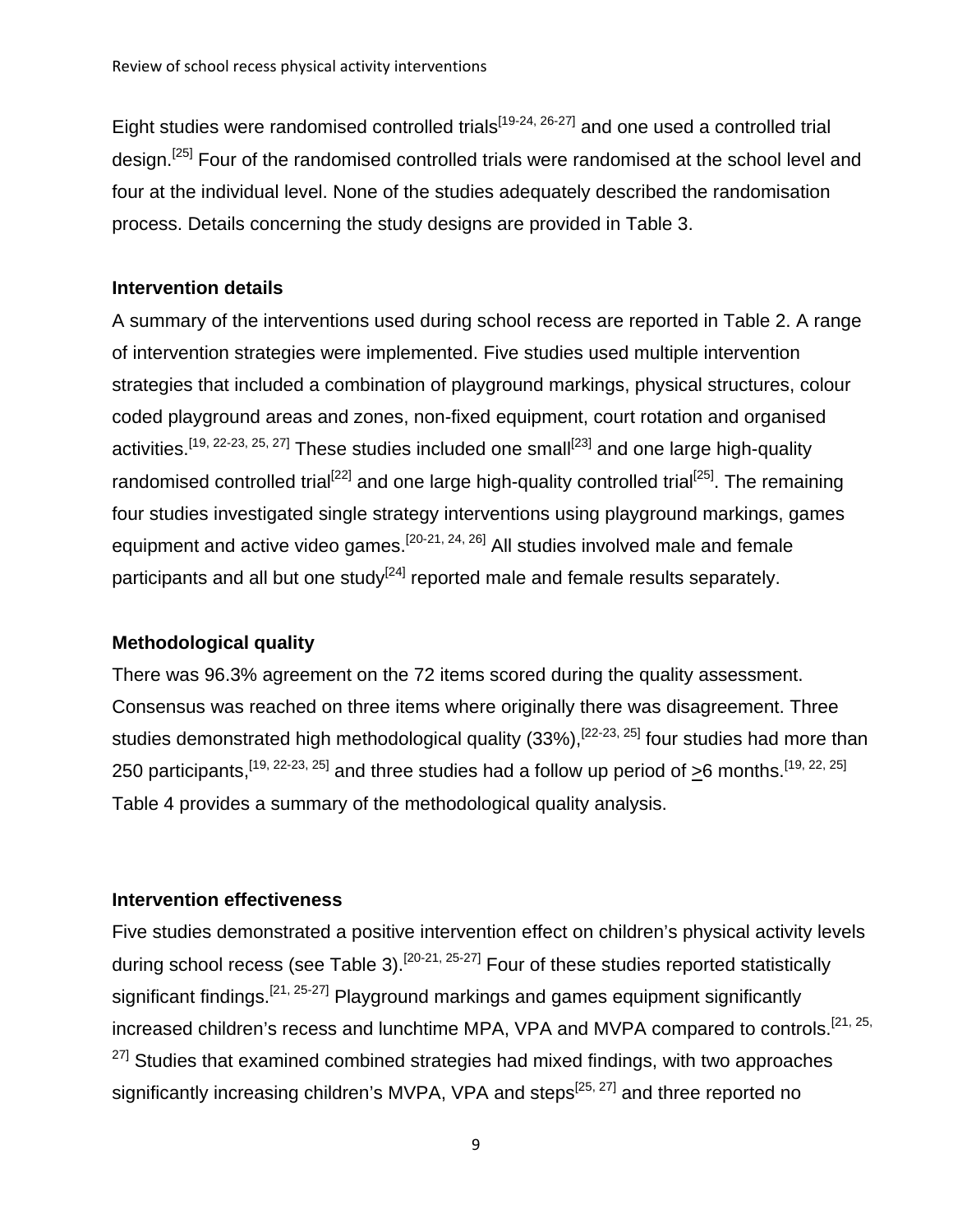significant effects.<sup>[19, 22-23]</sup> Studies which found a significant increase in mean MVPA during recess reported increases ranging from 4% to 12.9%.[21, 25-27] Two studies reported a significant decrease in MVPA. One study used a video gaming intervention which decreased children's MVPA and steps,<sup>[24]</sup> while the other combined strategies resulting in decreased activity in boys.<sup>[19]</sup> Table 3 provides a summary of the effectiveness of interventions whilst Table 5 reports the levels of evidence for the intervention effect on promoting school break time physical activity. Despite some promising findings regarding playground markings, games equipment and combined strategies, the levels of evidence were not sufficient to establish conclusive intervention effects on children's recess physical activity.

#### **Discussion**

This review investigated the effectiveness of school recess interventions on children's and adolescent's physical activity. Nine studies were identified that had implemented interventions in primary (elementary) school settings, while no intervention studies were found for adolescent populations. Overall, this review found that the levels of evidence concerning the effectiveness of recess interventions in children were inconclusive, though some promising strategies were identified.

#### *Intervention components*

The majority of studies within this review utilised multiple component interventions during school recess. Research investigating multi-component interventions has combined a range of different strategies, making it difficult to conclude which approach is most effective. It should be noted, however, that the strategies that combined playground markings, playground coding, or court rotation (to rotate playground use) and non-fixed equipment increased recess physical activity significantly, suggesting that this may be a promising strategy that could benefit physical activity levels during school recess. More research is needed, however, to identify effective multi-component recess-based strategies in schoolaged children.

Whilst multi-component approaches highlight that recess is a complex setting in which to intervene, and that multiple strategies may be needed to increase physical activity levels,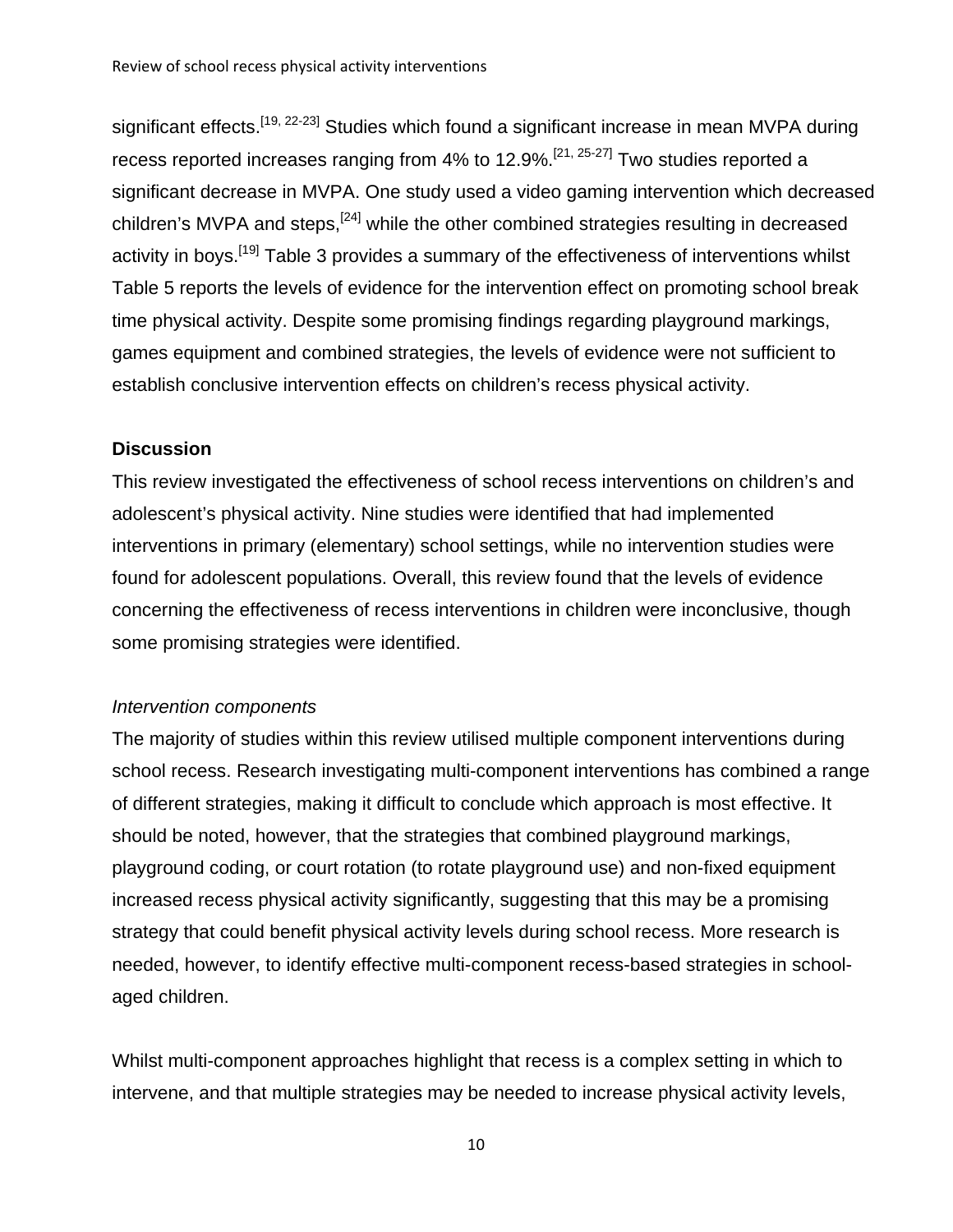future research should also investigate which single-component interventions are effective in increasing recess physical activity. There is currently a dearth of literature examining single component interventions, yet such information would have the potential to identify strategies that could be used in combination with other strategies, or highlight appropriate strategies for different populations of children. Of the single-component strategies used, games equipment,<sup>[26]</sup> and playground markings<sup>[20-21]</sup> significantly increased physical activity during recess, whilst active video games<sup>[24]</sup> had a negative outcome on children's lunchtime activity levels. Taken together, these findings suggest that recess intervention strategies should aim to facilitate free-play in an outdoor environment.

The review did not find any interventions addressing school recess physical activity among adolescents. This was not surprising, as few studies have examined adolescents' physical activity levels in this context in the literature to date.<sup>[14, 28]</sup> However, this finding was concerning, given that adolescents' recess and daily physical activity levels decrease over time.<sup>[32,33]</sup> Indeed, since recess can contribute up to one quarter of their daily physical activity levels,<sup>[29]</sup> recess interventions for adolescents have the potential to benefit their daily physical activity levels. The lack of interventions in this context highlights a missed opportunity to encourage adolescents to be active in an environment which may be relatively free of electronic sedentary distractions. Future research should investigate the most ideal activities to promote adolescent school recess physical activity, and examine these using appropriate interventions over time.

Eight of the interventions in this review aimed to increase children's physical activity using environmental changes to or within the school playground environment. The influence of policy and social variables were not assessed, though changes within the playground are likely to influence social aspects of school recess. It is possible that variables such as the influence of peers, teachers and school policy may influence playground physical activity levels.<sup>[30]</sup> For instance, policies can restrict playground activity as a form of punishment, and anti-social behaviour may affect children's willingness to participate in playground physical activity.<sup>[30-31]</sup> Future intervention studies should examine the effects of interventions on policy and social variables in combination with the effects on recess physical activity levels.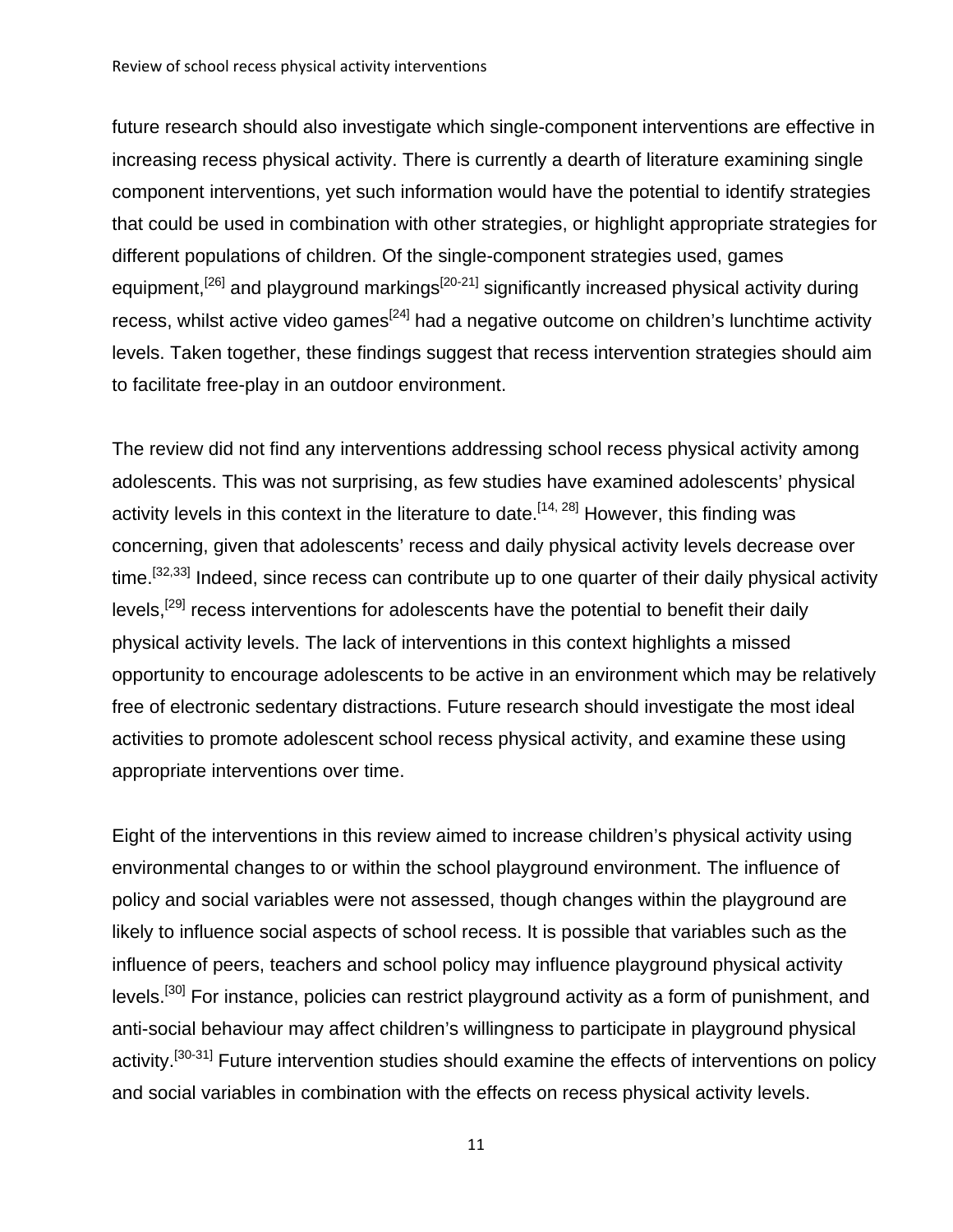An important consideration during this review was whether the interventions examined had social validity; that is, the intervention strategies avoided negative consequences such as decreasing physical activity. Overall, the majority of strategies employed benefited boys' and girls' recess physical activity levels. One study decreased children's physical activity levels during lunchtime,  $[24]$  suggesting that active gaming during lunchtime may not be a suitable approach for increasing physical activity levels during a time when children engage in spontaneous activities. In addition, one study found that boys in the intervention group were significantly less active in the playground after 12 months compared with their control group peers.<sup>[19]</sup> This study used a combination of playground markings, a walking club and organised recess activities. It is possible that the types of organised recess activities did not suit boys, or did not promote as much physical activity as their usual unstructured play activity. Research indicates that boys prefer to play games, including ball, fantasy and rough and tumble games.<sup>[14, 32-33]</sup> Boys tend to dominate playground space and play in larger groups.<sup>[33-34]</sup> Sarkin and collegues<sup>[35]</sup> suggest that structured activities in the school environment may benefit girls physical activity over boys. It is therefore not surprising in this study that structured interventions did not increase boy's physical activity levels. Research is needed to identify interventions that have social validity, and benefit target children's physical activity without negatively affecting other children's activity levels during recess.

Variability between study methods can cause difficulties when evaluating which strategies are effective for promoting recess physical activity. For example, studies in the review differed in the length of their intervention periods, and there were differences in the combinations of the intervention approaches. Six of the nine studies had inadequate followup duration periods. Ideally the duration of an intervention should be a minimum of six months.<sup>[15]</sup> With the majority of recess interventions conducted thus far examining short-term follow-ups, they may have captured novelty effects of the intervention, making decisions concerning the effectiveness of strategies difficult to determine. Some strategies (e.g. playground markings, games equipment) show promise as intervention strategies, but further work in more diverse settings are needed; findings are currently inconclusive at best.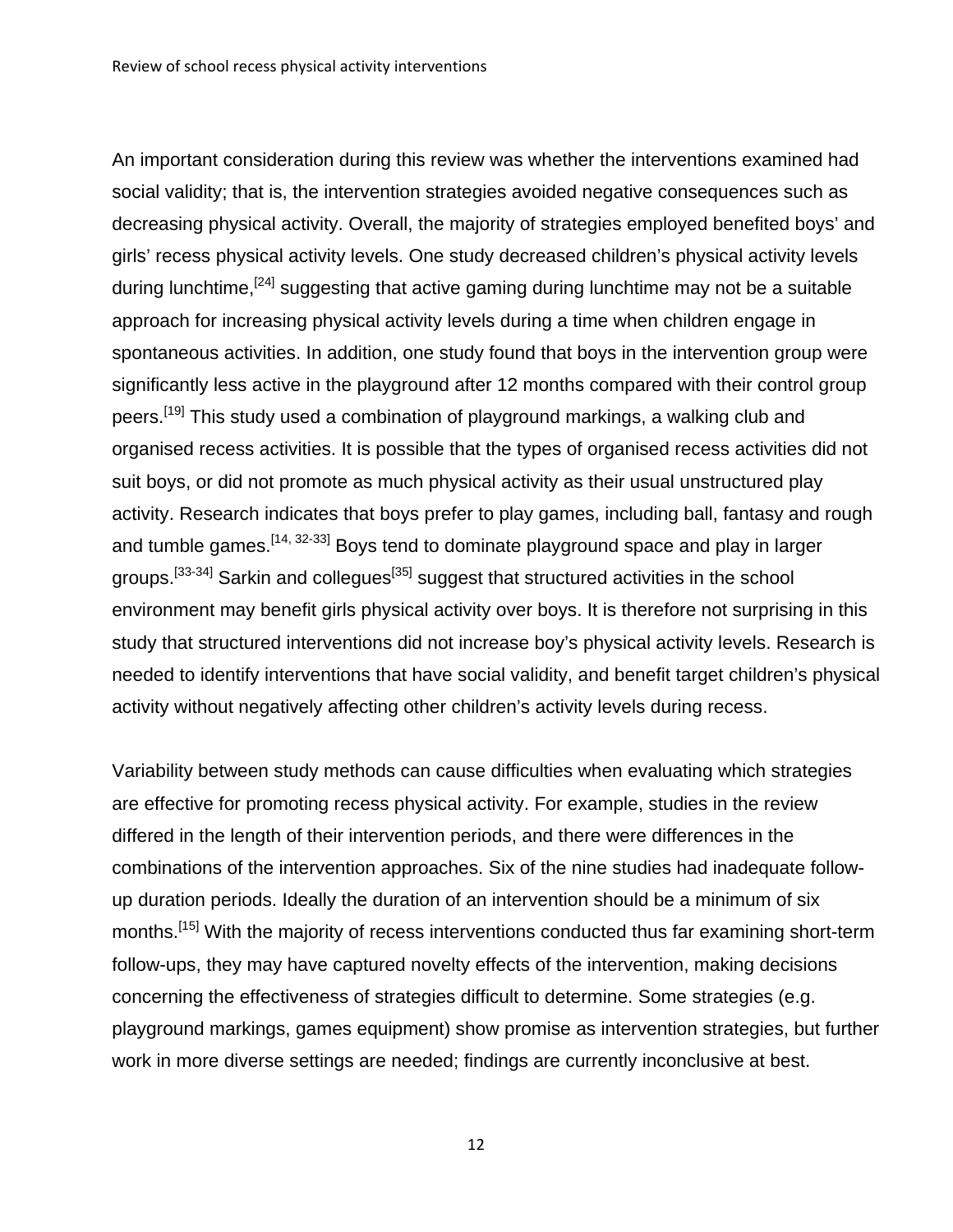#### *Methodological quality*

Only three of the nine studies (33%) were rated as demonstrating high methodological quality. A strength of all the studies was the use of objective measures to assess physical activity outcomes. However, several criteria were consistently absent from the studies. For example, none of the studies adequately reported the randomisation procedure or used power calculations. Few studies reported potential confounders and three studies had less than a six week follow-up, falling well short of the recommended six month follow-up period.[15] It is essential that intervention studies are reported transparently to ensure external validity, enhance the current literature base and allow the determination of the quality of each study. A lack of detail could mask potential limitations or poor quality research, possibly leading to inappropriate interpretation of results. Furthermore, the summary of the levels of evidence for intervention effects indicates inconclusive results for all intervention types, which could be largely due to the small number of large high quality studies. The limited number of high quality studies testing both multi- and single-component interventions indicates an urgent need for higher quality intervention research to strengthen published findings and to enable practitioners to identify which interventions may be most effective to increase children's physical activity levels during school recess.

#### *Limitations*

There are several limitations associated with this review. Whilst every effort was made to ensure that this review was as encompassing as possible, it may be limited by its search terms especially if there were studies with unclear titles or abstracts. A meta-analysis was not possible due to the divergent nature of the interventions, such as sample size, data collection and randomisation methods, physical activity measures and the complexities of the school environment. In addition, only manuscripts published in English were considered, eliminating any possible studies published in other languages.

#### *Recommendations*

The use of methodological checklists as a guide when designing intervention research could assist in improving intervention methodological quality in school recess physical activity research. Whilst there has been interest in recess interventions in recent years, the overall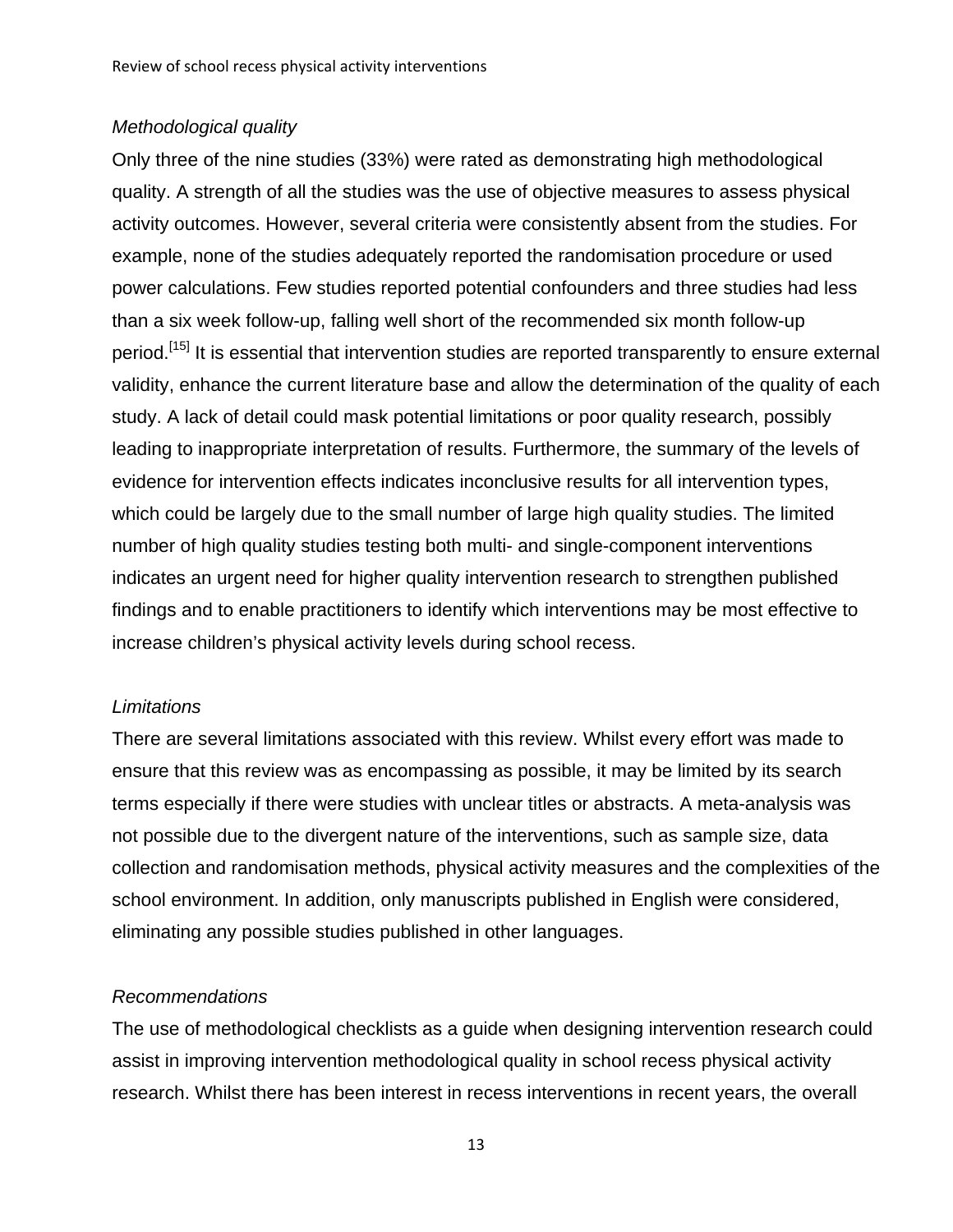lack of interventions investigating strategies used to increase children's physical activity levels indicates a need for further research in this area. In particular, there is a need to target adolescents due to the absence of adolescent school recess intervention research, despite the contribution that recess can make to an adolescent's daily physical activity. Lastly, it is possible that some intervention strategies are more beneficial for males and females or lower and upper primary/elementary school.<sup>[23]</sup> Further research is needed to identify the most appropriate strategies to increase physical activity in these population sub-groups.

## **Conclusion**

There is currently a dearth of intervention studies investigating the effectiveness of school recess strategies to increase children's and adolescents' physical activity. The small number of studies and lack of high-quality research resulted in an absence of conclusive results for any of the four types of intervention methodologies used to date. School environments provide potential opportunities to increase children's physical activity levels, though there is a need for more methodologically sound interventions to promote physical activity during school recess, with a particular focus on adolescents.

### **References**

1. World Health Organisation. Global strategy on diet, physical activity and health. Geneva: WHO2004.

2. Cancer Council New South Wales. Position statement: physical activity and reducing cancer risk. Kings Cross: Cancer Council; 2009 [25th October 2011]; Available from:

http://www.cancercouncil.com.au/html/healthprofessionals/nutrition\_physical/downloads/position%2 0statement%20‐%20physical%20activity.pdf.

3. Royal Australian College of General Practitioners. Physical activity: Policy endorsed by the 50th RACGP Council. 2008 [25th October 2011]; Available from:

http://www.racgp.org.au/policy/Physical\_activity.pdf.

4. Strong WB, Malina RM, Blimkie CJR, Daniels SR, Dishman RK, Gutin B, et al. Evidence Based Physical Activity for School‐age Youth. Journal of Pediatr. 2005;146(6):732‐7.

5. Australian Government Department of Health and Ageing. Active kids are healthy kids. Australia's physical activity recommendations for 5–12 year olds. Canberra: DoHA; 2004 [25th Oct 2011]; Available from: www.health.gov.au/internet/wcms/publishing.nsf/content/phd‐physicalactivity‐ kids‐pdf‐cnt.htm/\$FILE/kids\_phys.pdf.

6. Pate RR, Davis MG, Robinson TN, Stone EJ, McKenzie TL, Young JC. Promoting physical activity in children and youth. Circulation. 2006;114(11):1214‐24.

7. Dollman J, Norton K, Norton L. Evidence for secular trends in children's physical activity behaviour. Br J Sports Med. 2005;39(12):892‐7.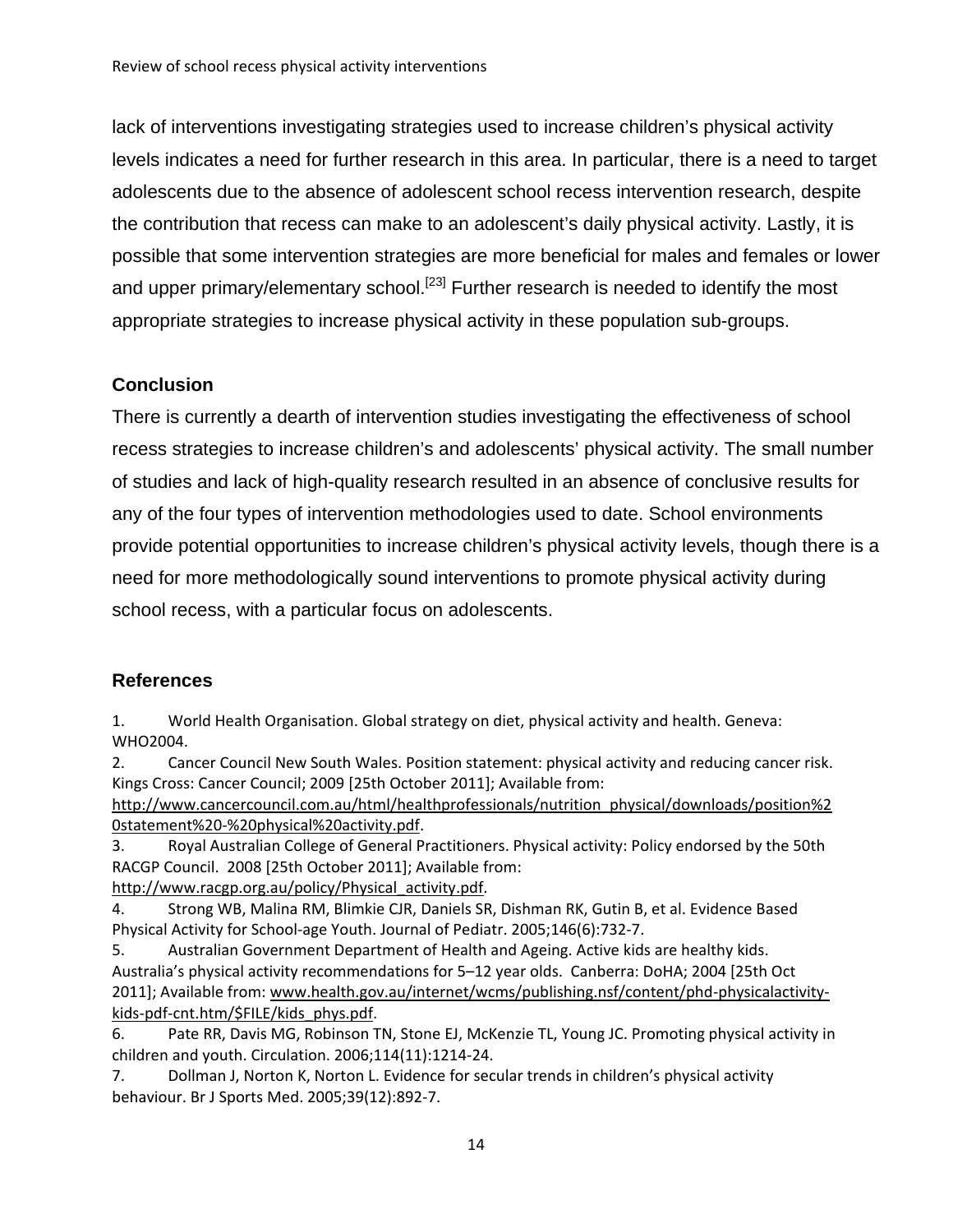8. Meron D, Rissel C, Reinten-Reynolds T, Hardy LL. Changes in active travel of school children from 2004 to 2010 in New South Wales, Australia. Prev Med. 2011;53(6):408‐10.

9. Kriemler S, Meyer U, Martin E, van Sluijs EMF, Andersen LB, Martin BW. Effect of school-based interventions on physical activity and fitness in children and adolescents: a review of reviews and systematic update. Br J Sports Med. 2011;45(11):923‐30.

10. Centre for Disease Control. School health guidelines to promote healthy eating and physical activity. Mortality and Morbidity Weekly Report. 2011;60(5).

11. Robert Wood Johnson Foundation. Recess rules: Why the undervalued playtime may be America's best investment for healthy kids and healthy schools. Princeton, NJ: Robert Wood Johnson Foundation2007.

12. Beurden Ev, Barnett LM, Zask A, Dietrich UC, Brooks LO, Beard J. Can we skill and activate children through primary school physical education lessons? "move it groove it"‐‐a collaborative health promotion intervention. Prev Med. 2003;36(4):493‐501.

13. Evans J. Changes to (primary) school recess and their effect on children's physical activity: An Australian perspective. Journal of Physical Education New Zealand. 2003;36(1):53.

14. Ridgers ND, Stratton G, Fairclough SJ. Physical activity levels of children during school playtime. Sports Med. 2006;36(4):359‐71.

15. van Sluijs EMF, McMinn AM, Griffin SJ. Effectiveness of interventions to promote physical activity in children and adolescents: systematic review of controlled trials. BMJ. 2007;335(7622):703.

16. Crombie IK, Davies HT. What is a meta-analysis? Evicence based medicine: What is ? series, second edition Retrieved from http://wwwmedicineoxacuk/bandolier/painres/download/whatis/Meta‐ Anpdf

2003.

17. Higgins JPT, Green SE. (Eds) Cochrane handbook for systematic reveiws. 2011; Available from: http://www.mrc‐bsu.cam.ac.uk/cochrane/handbook/.

18. Goldstein H, Yang M, Omar R, Turner R, Simon T. Meta-analysis using multilevel models with an application to the study of class size effects. J R Stat Soc Ser C Appl Stat. 2000;49(3):399‐412.

19. Elder JP, McKenzie TL, Arredondo EM, Crespo NC, Ayala GX. Effects of a multi‐pronged intervention on children's activity levels at recess: the aventuras para Ninos Study. Advanced Nutrition. 2011;2:171S‐6S.

20. Stratton G. Promoting children's physical activity in primary school: An intervention study using playground markings. Ergonomics. 2000;43:1538 ‐ 46.

21. Stratton G, Mullan E. The effect of multicolor playground markings on children's physical activity level during recess. Prev Med. 2005;41(5‐6):828‐33.

22. Ridgers ND, Fairclough SJ, Stratton G. Twelve-month effects of a playground intervention on children's morning and lunchtime recess physical activity levels. J Phys Act Health. 2010;7(2):167‐75.

23. Ridgers ND, Stratton G, Fairclough SJ, Twisk JWR. Children's physical activity levels during school recess: A quasi‐experimental intervention study. Int J Behav Nutr Phys Act. 2007a;4:19.

24. Duncan M, Staples V. The impact of a school-based active video game play intervention on children's physical activity during recess. Human Movement. 2010;11(1):95‐9.

25. Ridgers ND, Stratton G, Fairclough SJ, Twisk JWR. Long-term effects of a playground markings and physical structures on children's recess physical activity levels. Prev Med. 2007b;44(5):393‐7.

26. Verstraete SJM, Cardon GM, De Clercq DLR, De Bourdeaudhuij IMM. Increasing children's physical activity levels during recess periods in elementary schools: The effects of providing game equipment. Eur J Public Health. 2006;16(4):415‐9.

27. Loucaides CA, Jago R, Charalambous I. Promoting physical activity during school break times: Piloting a simple, low cost intervention. Prev Med. 2009;48(4):332‐4.